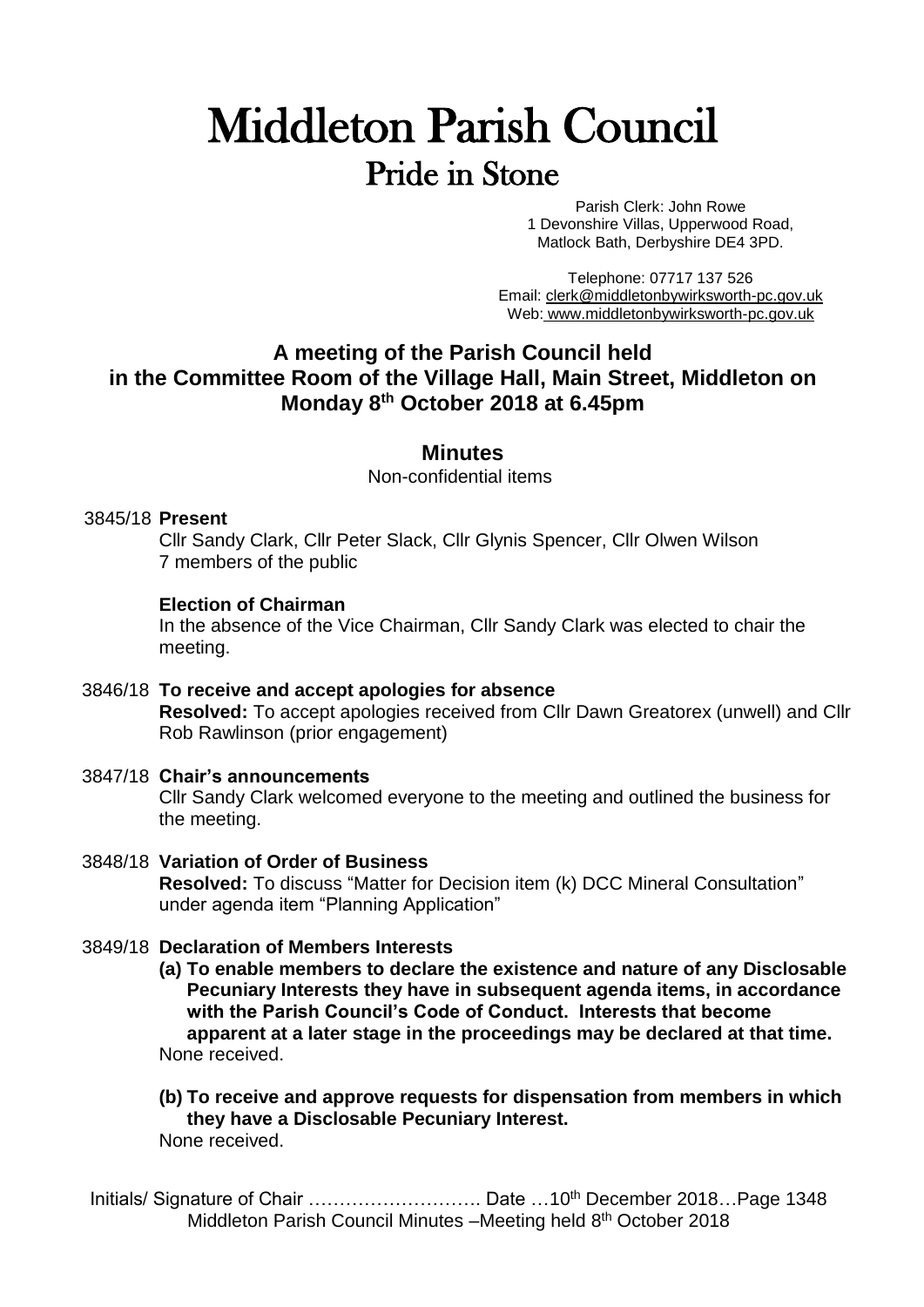# 3850/18 **Items in Exclusion**

# **To consider whether any items should be considered in exclusion of the public and press**

It was not considered necessary to take any items "in exclusion".

# 3851/18 **Public Speaking**

**(a) A period of not more than 15 minutes will be made available for members of the public and Members of the Council to comment on any matter** 

Matters raised included

- A request for the date that (a) a board on the Village Green would be removed and (b) the tarmac on the site of the phone box on the Village Green would be reinstated.
- Concerns at reduced visibility at the junction of Main Street due to inappropriately parked vehicles
- Volume of traffic and size of vehicles travelling through Main Street
- Speeding vehicles on Main Street
- The parking of vehicles directly outside doors fronting Main Street: affecting access to properties
- Vehicle parking on footpaths outside Holy Trinity Church
- A request for Water Lane to be swept
- Concerns that the recent petition to promote the siting of the Middleton Memorial on the Village Green "only put one side forward" and that individuals were "vilified" on social media.

It was noted that the petition was not a Parish Council initiative.

Cllr Sandy Clark said that fears raised by comments on social media should be reported to the police.

# **(b) Report from and questions to County Councillor**

No report received. One member of the public leaves the meeting.

# **(c) Report from and questions to District Councillor**

Cllr Peter Slack reported on matters at District including;

- Recent consultations
- Attendance at Cllr Jean Monks Civic Service
- A workshop session to be held on the renewal of the waste contract
- Potential partnership working

# 3852/18 **Minutes**

# **To approve the minutes of the meetings held;**

# **(a) Monday 10th September 2018**

**Resolved:** to approve the minutes of the meeting held on Monday 10<sup>th</sup> September 2018, as a correct record.

# **(b) Monday 24th September 2018**

Initials/ Signature of Chair …………………………… Date …10<sup>th</sup> December 2018…Page 1349 Middleton Parish Council Minutes -Meeting held 8<sup>th</sup> October 2018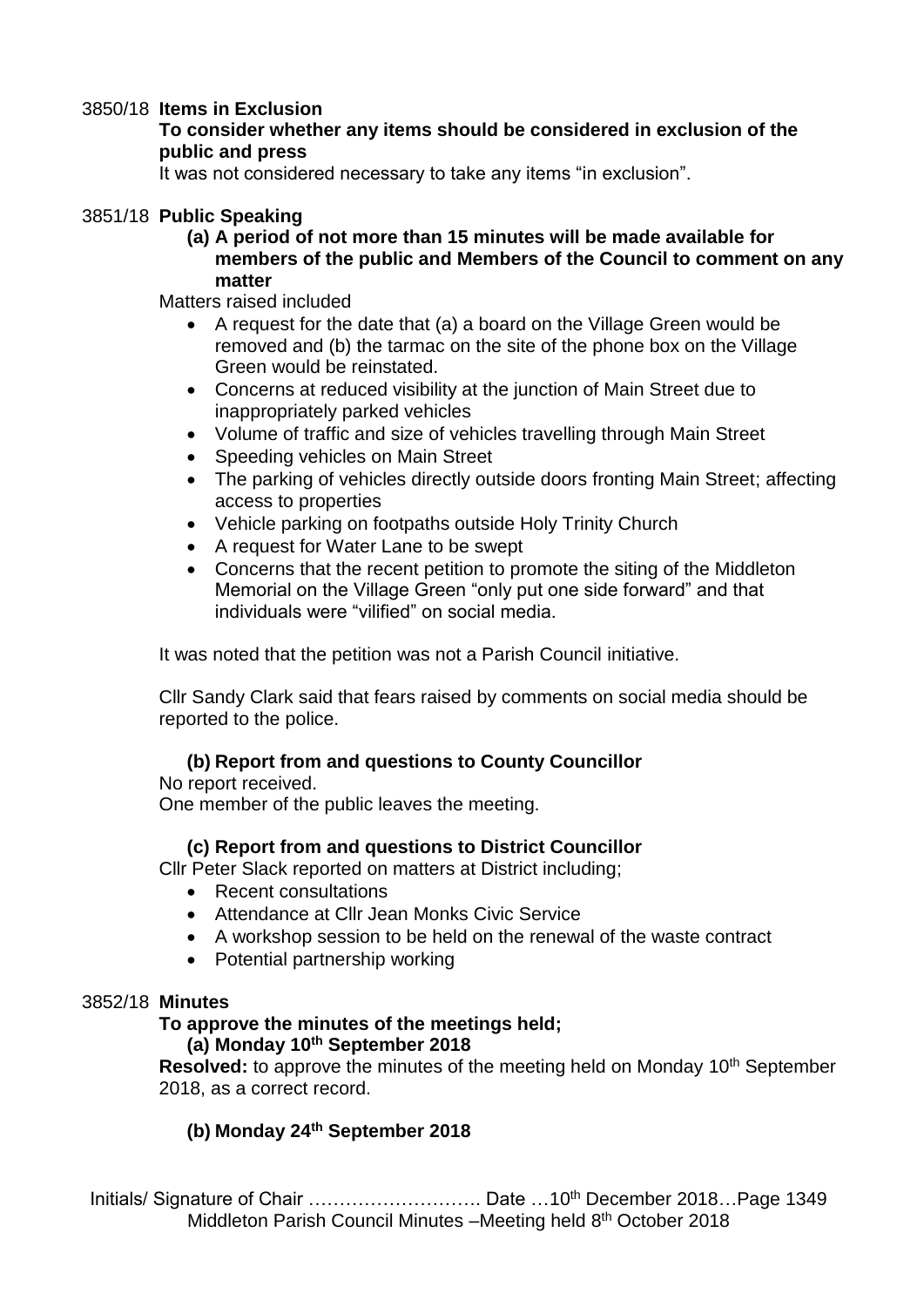**Resolved:** to approve the minutes of the meeting held on Monday 24<sup>th</sup> September 2018, as a correct record.

3853/18 **To approve Clerk's Report on action taken following the meetings held on and after 10th September 2018 Resolved:** To approve the report.

## 3854/18 **Correspondence**

**Resolved:** To note receipt of items for information Derbyshire ALC – Circular 13-2018 - Awards for Excellence - Audit & AGAR Forms - Aviva Comm Fund - Govt Investment to overcome barriers to building - Beacon Lighting Safety - Dementia Friendly Communities - Arnold-Baker - Local Council Admin 11th Edition - Training & Events

Rural Services Network; various emails

Clerks & Councils Direct September 2018 Ecclesbourne Express Summer 2018 Glasdon Street Furniture; Focus on Local Councils, Village Gateways

#### 3855/18 **Reports**

#### **(a) Environment Committee**

No report received.

#### **(b) Middleton in Bloom**

On behalf of the group Cllr Olwen Wilson requested clarity on potential contamination at the Millennium Garden. **Resolved:** That the report be received.

#### **(c) Village Green Committee**

Cllr Peter Slack said that the begonias are still flowering, but it will soon be time to remove them and replant the beds for winter. The Christmas lights are ready for installation.

**Resolved:** That the report be received.

#### **(d) Village Hall Committee**

No report received.

#### 3856/18 **Planning Application**

See also minute 3848/18.

**To approve response; DCC Minerals Consultation - Further and other information to an environmental statement that accompanies the planning application for a lateral extension to the south west of the existing permitted operations to provide the winning and working of minerals, associated ancillary operations and amended restoration scheme through landfill - CM3/0817/40** 

**Location: Slinter Top Quarry, Cromford Applicant: Slinter Mining Application Code: CM3/0817/40**

**Resolved:** To note the opportunity. Clerk to investigate what landfill materials are to be used, the direction they will arrive from, quantities and the likely impact on traffic.

Initials/ Signature of Chair ……………………………………… Date …10<sup>th</sup> December 2018…Page 1350 Middleton Parish Council Minutes -Meeting held 8<sup>th</sup> October 2018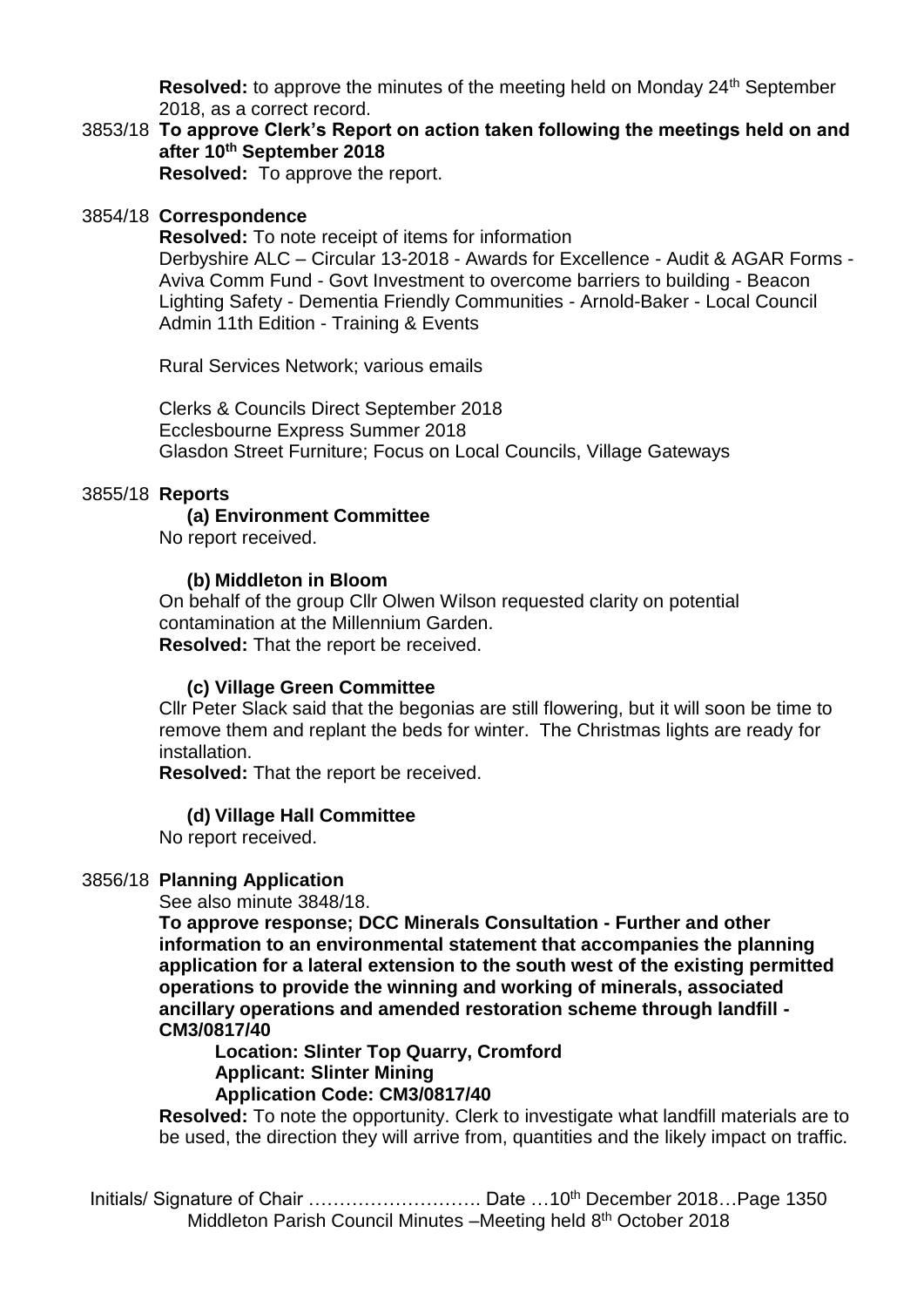# 3857/18 **Matters for decision**

## **(a) Casual Vacancy; to receive update**

Following the resignation of Cllr John Sedgwick, the Clerk has advised DDDC of the vacancy a "claimed poll" has been advertised.

**Resolved:** That the update be received.

# **(b) Appointment of representatives to outside bodies; Village Hall Committee**

**Resolved:** To make no further appointment at present.

## **(c) Neighbourhood Plan; to approve the way ahead (brought forward from minute 3640/17)**

**Resolved:** To defer to June 2019.

# **(d) To approve arrangements for the public celebration of Christmas**

**Resolved:** To approve the purchase of a Christmas tree for the public celebration of Christmas and it's siting on the Village Green

**Resolved:** To approve the use of the Village Green an event making the switch on of the Christmas lights

# **(e) Seat for junction Main Street/Chapel Lane, to receive update**

The Clerk reported that a request to site a seat at the junction of Main Street/Chapel Lane has been made to Derbyshire County Council and a response is awaited.

# **(f) Wirksworth Transition Community Land Trust Launch Event Wednesday 10th October 2018 to approve attendees**

**Resolved:** Cllr Peter Slack to attend on behalf of the Parish Council.

# **(g) DDDC Consultation; on potential Council Tax increases on long term empty houses, to approve response**

**Resolved:** To query whether there are provisions to exempt houses empty at no fault of the owner, for example properties for sale or where the owner suffers a longterm illness.

# **(h) DDDC Consultation Supplementary Planning Document on The**

**Conversion of Farm Buildings Design Guidance, to approve response Resolved:** To welcome the opportunity to bring buildings into use through appropriate development.

**(i) DDDC Consultation; Statement of Community Involvement, to approve response**

**Resolved:** To note the opportunity.

**(j) Derbyshire County Council Snow Warden Scheme 2018-19; to approve participation**

**Resolved:** To reject participation in the Scheme.

**(k) To approve response; DCC Minerals Consultation…**

Initials/ Signature of Chair ………………………… Date …10<sup>th</sup> December 2018…Page 1351 Middleton Parish Council Minutes -Meeting held 8<sup>th</sup> October 2018